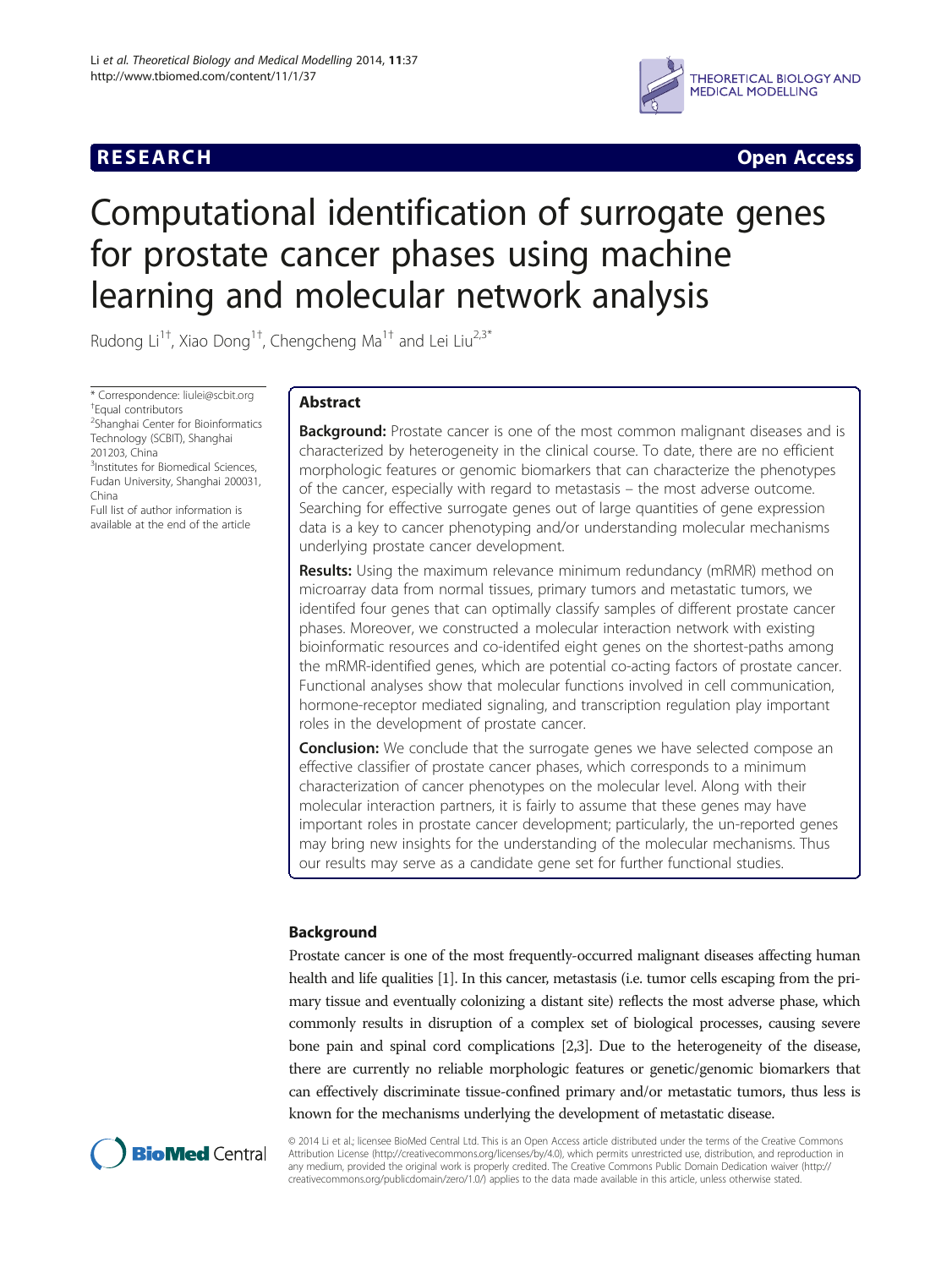Many efforts have been devoted to revealing the molecular mechanisms underlying the disease progression and/or identifying genetic/genomic surrogates for the tumor phenotypes. In most of the studies, the phenotype of a tumor is defined by its phase [[4](#page-10-0),[5](#page-10-0)]; and identification of molecular surrogates underlying the different tumor phases is facilitated by classification of samples from the respective phases (i.e. normal prostate, primary tumor, and metastatic tumor). Since the different phases constitute the process of disease progression, the surrogates (i.e. set of genes) that distinguish the phases (or classify samples from different phases) would certainly provide insights for understanding the molecular mechanisms of disease progression. For prostate cancer, gene expression microarray studies have characterized expression profiles of primary cancers, metastatic cancers and normal tissues [\[6-8](#page-10-0)]; in some cases, correlations between gene expressions and cancer phases have been revealed [\[9\]](#page-10-0). The studies have further led to the finding that differential gene expression profiles hold for metastatic androgen ablation resistant prostate cancer (AARPC) and androgen-dependent metastatic cancers [[10](#page-10-0)]. In general, these results have gained important insights about metastatic prostate cancer, regarding to the changes in expressions of genes involved in various biological processes, e.g. signal transduction, cell cycle, cell adhesion, migration and mitosis, etc. [[11,12](#page-10-0)]. Nonetheless, one important problem remains: previous studies describe the correlations of expression profiles and disease phases in terms of hundreds of genes, whereas they seldom provide a convenient molecular measure (i.e. minimum predictor gene set) for accurate classification of prostate cancer phases, especially with respect to metastasis. Such a predictor gene set would be a better highlight for the mechanisms of prostate cancer.

To address this issue, we herein adopt a two-step pipeline widely-used in previous studies, which includes machine learning to identify disease-related genes and pathway analysis to reveal molecular interactions among the genes [[13-16\]](#page-10-0). First, we utilize the machine learning strategy for accurate classification of prostate cancer phenotypes based on gene expression microarray data. Specifically, we use the minimum redundancy – maximum relevance method (mRMR), a robust method with a broad spectrum of applications [\[13,17](#page-10-0)], to serve our goal of identifying a largest-parsimony (i.e. minimum) surrogate (i.e. gene set) for prostate cancer phases. Moreover, in order to focus more on the issue of metastasis, we not only consider gene expression data of normal and (tissue-confined) primary prostate tumor tissues [[7](#page-10-0)], but also include a previously published dataset of metastatic tumor samples (i.e. tissue samples excluding potentially uninformative stromal genes) in our study [\[11](#page-10-0)].

Furthermore, genes/proteins usually co-function with their interaction partners; thus molecular interaction partners of disease-related genes are also candidates for further studies. For this purpose, we pinpoint the identified surrogate genes in a molecular interaction network constructed based on STRING (Search Tool for the Retrieval of Interacting Genes), which is a database providing resources of molecular interaction information [[18](#page-10-0)]; and we then identify by the shortest-path analysis a set of potential co-acting factors, which may serve as candidate causal genes for further experimental studies.

#### Materials and methods

#### Data source

The gene expression dataset was adopted from a research on prostate cancer by Chandran et al. [\[11\]](#page-10-0). The data were with the Affymatrix GPL92 platform and generated from 167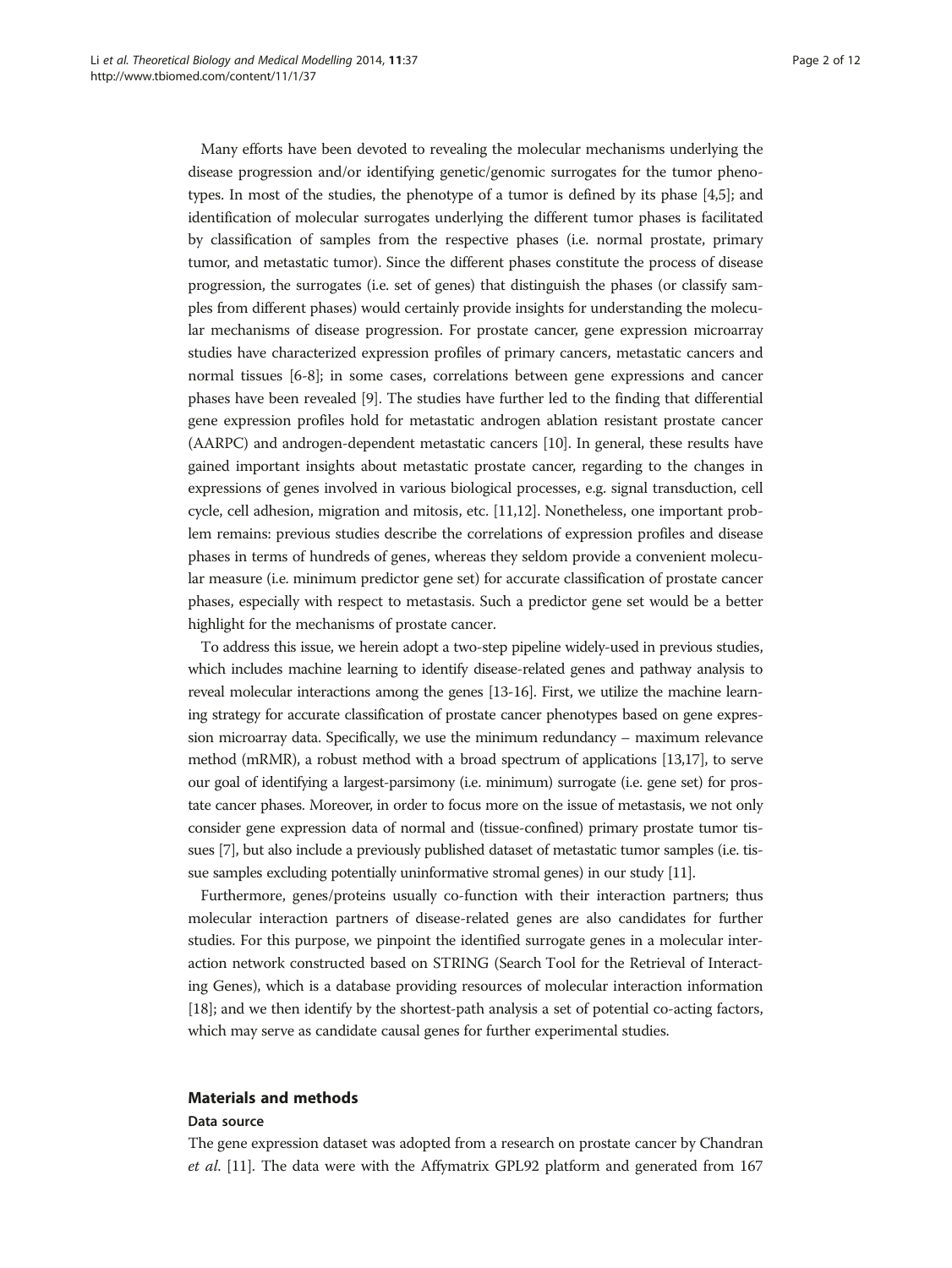samples, which contained 77 normal tissues (NTs, including both normal prostate tissues free of pathological alterations from organ donor and normal tissues adjacent to tumor), 66 primary prostate tumors (PTs) and 24 metastatic tumors (MTs). All tissue samples were acquired from the Health Sciences Tissue Bank of the University of Pittsburgh Medical Center under stringent Institutional Review Board guidelines with appropriate informed consent [\[11](#page-10-0)]. The data were downloaded from NCBI Gene Expression Omnibus (GEO) with accession number GSE6919. The normalized expression data were obtained directly from the GEO website, in which the data were normalized by global scaling and analyzed with Microarray Suite version 5.0 (MAS 5.0) using Affymetrix default settings. In our machine learning procedure, we did not combine the expressions from probes to genes; instead we obtained results at the probe level directly. We focused our analysis on probes corresponding to protein coding genes.

## Algorithm of mRMR & prediction engine

The minimum redundancy – maximum relevance (mRMR) algorithm was utilized herein to select surrogate genes for prostate cancer progression. The major steps of mRMR implementation were the same as we previously described [[13](#page-10-0)]. The algorithm aimed to balance features' relevance to the prediction target and the redundancy between features. Both relevance and redundancy were quantified with mutual information (MI), estimated as,

$$
I(x, y) = -\frac{1}{2} \ln(1 - \rho(x, y)^2)
$$
 (1)

where I represented the MI and  $\rho$  was the correlation coefficient between the variables  $x$  and  $y$ .

First, assume that y was the input variable, and  $X = \{x_1, ..., x_n\}$  was the set of input features. Given  $x_i$  as the feature with the highest MI with the input variable, the feature set (S) at the current step was then initialized by  $x_i$ . Second, we selected the feature  $x_i$ with the best balance between highest relevance and lowest redundancy and added it to S. It was achieved by maximizing the score  $q$  as follows,

$$
q = I(x_j, y) - \frac{1}{|S|} \sum_{x_k \in S} I(x_j, x_k)
$$
\n
$$
(2)
$$

We repeated the above steps until a desired solution length was reached. The mRMR algorithm was implemented using the R package "mRMRe" [[19\]](#page-10-0).

We predicted the phenotype of an individual in three ways: 1) the phenotype of its nearest neighbor; 2) the most-occurring phenotype of its five nearest neighbors; 3) the phenotype of its nearest clustering center of each phenotype group (for detailed results, see Additional file [1](#page-9-0): Table S1). According to Chou et al.'s studies [[17,20\]](#page-10-0), the distance between two individuals was calculated as follows,

$$
d(i_1, i_2) = 1 - \frac{e_1 \cdot e_2}{|e_1| \cdot |e_2|} \tag{3}
$$

where d was the distance,  $i_1$  and  $i_2$  were two samples, and  $e_1$  and  $e_2$  were the vectors of selected features of  $i_1$  and  $i_2$ , respectively.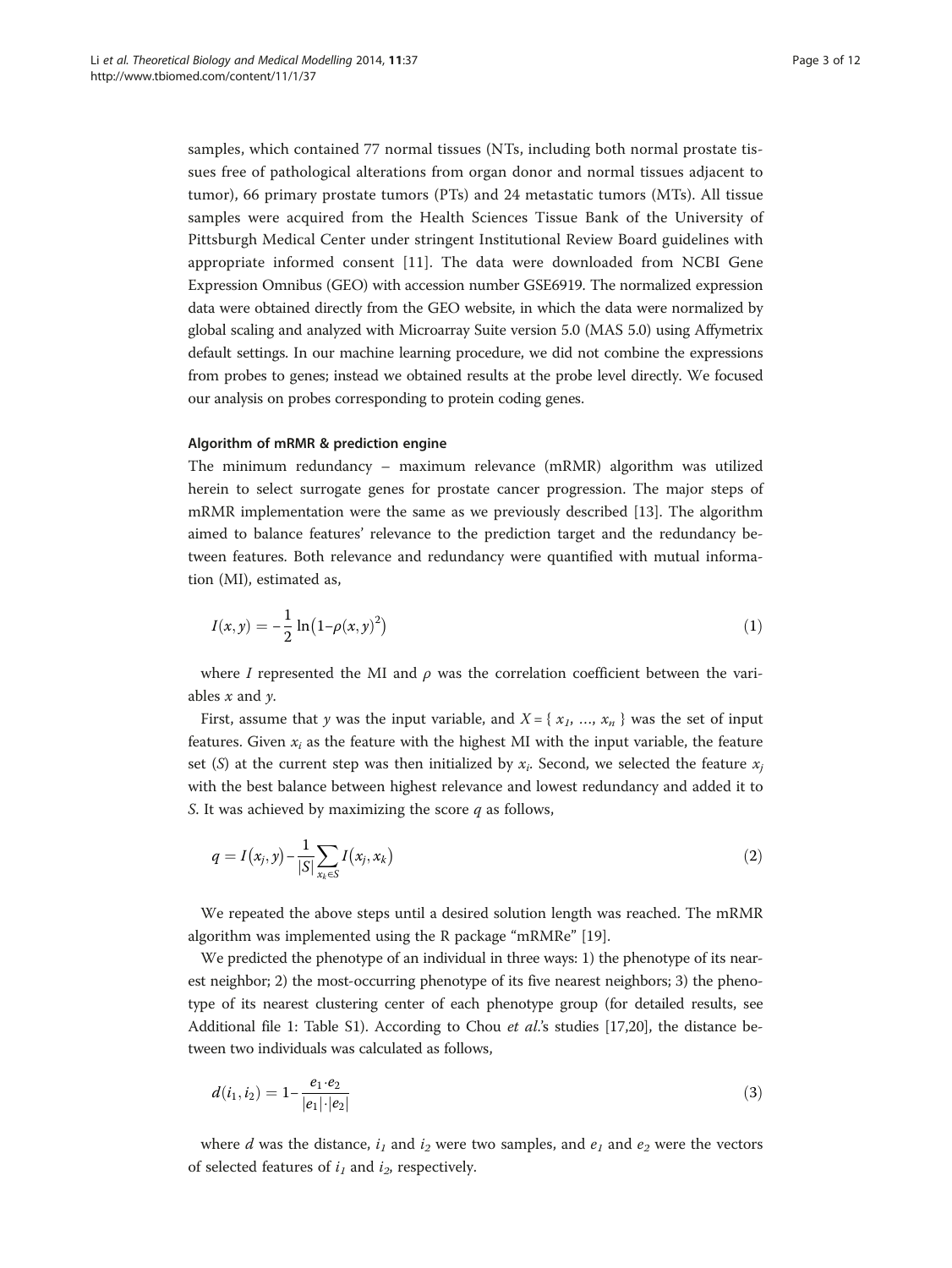## Validation & incremental feature selection

We used jackknife validation to estimate the prediction accuracy of the selected features. The advantages of jackknife comparing with other validation methods, such as independent-dataset validation and sub-dataset validation, were discussed previously [[17,20\]](#page-10-0). In jackknife validation, given X samples of a known outcome variable and N selected features, for each sample we compared the known outcome with an estimated outcome, which was computed based on the rest  $X - 1$  samples. We defined the accuracy of a prediction using the following formula,

$$
Accuracy = \frac{TP + TN}{TP + TN + FP + FN}
$$
\n<sup>(4)</sup>

where TP, TN, FP and FN represented the numbers of true positives, true negatives, false positives and false negatives, respectively.

Furthermore, Incremental Feature Selection (IFS) was used to determine the number of features for optimal prediction (Figure [1\)](#page-4-0). As previously described [\[13](#page-10-0)], for  $N=1$  to 400 required number of features, each feature set was computed by mRMR and the prediction accuracy was estimated using Jackknife validation. The set with the best prediction accuracy and smallest feature number was regard as the final feature set. In this study, a set with four genes was chosen and its prediction accuracy is 0.7202.

## Molecular interaction network & shortest-path analysis

To reveal possible functional implications of the mRMR-selected genes, we explored the shortest-paths among the genes in a background molecular network constructed using the protein-protein interaction (PPI) data from STRING database (version 9.1) ([http://string-db.org\)](http://string-db.org) [[18\]](#page-10-0). To identify the shortest-path between two genes/proteins, we used Dijkstra's algorithm and implemented it in the R package "igraph" [\[21](#page-10-0)]. The resulting sub-network of PPIs representing the shortest-paths among the four mRMRselected genes (Figure [2](#page-5-0)) was visualized using Cytoscape (version 3.0.1) [\[22\]](#page-10-0).

### GO and KEGG pathway annotation

We carried out functional annotation for all the genes identified by mRMR and shortestpath analysis based on GO and KEGG pathways. The functional annotations were implemented using the web service of DAVID tools (version 6.7) [\[23\]](#page-10-0), by which existence of gene enrichments to certain functional modules/pathways could also be observed.

#### Results

# A set of four genes presents the best accuracy for predictions of NTs vs. MTs and PTs vs. MTs

In implementation of mRMR, we consecutively tested the predictor with one feature (probes of gene expression array), two features, three features, etc., and the IFS result was provided in Figure [1.](#page-4-0) In the IFS curves, X-axis is the number of probes used for classification and Y-axis is the prediction accuracy (of the nearest-neighbor algorithm evaluated by the Jackknife validation). As shown, the accuracy for classification of NTs vs. MTs and PTs vs. MTs reaches the maximum when only four features are included, corresponding to four genes annotated in the Ensemble Biomart database (TUBB6, MYEF2, PARM1, SLC25A22). We list the genes in Table [1](#page-6-0) and their respective expression levels in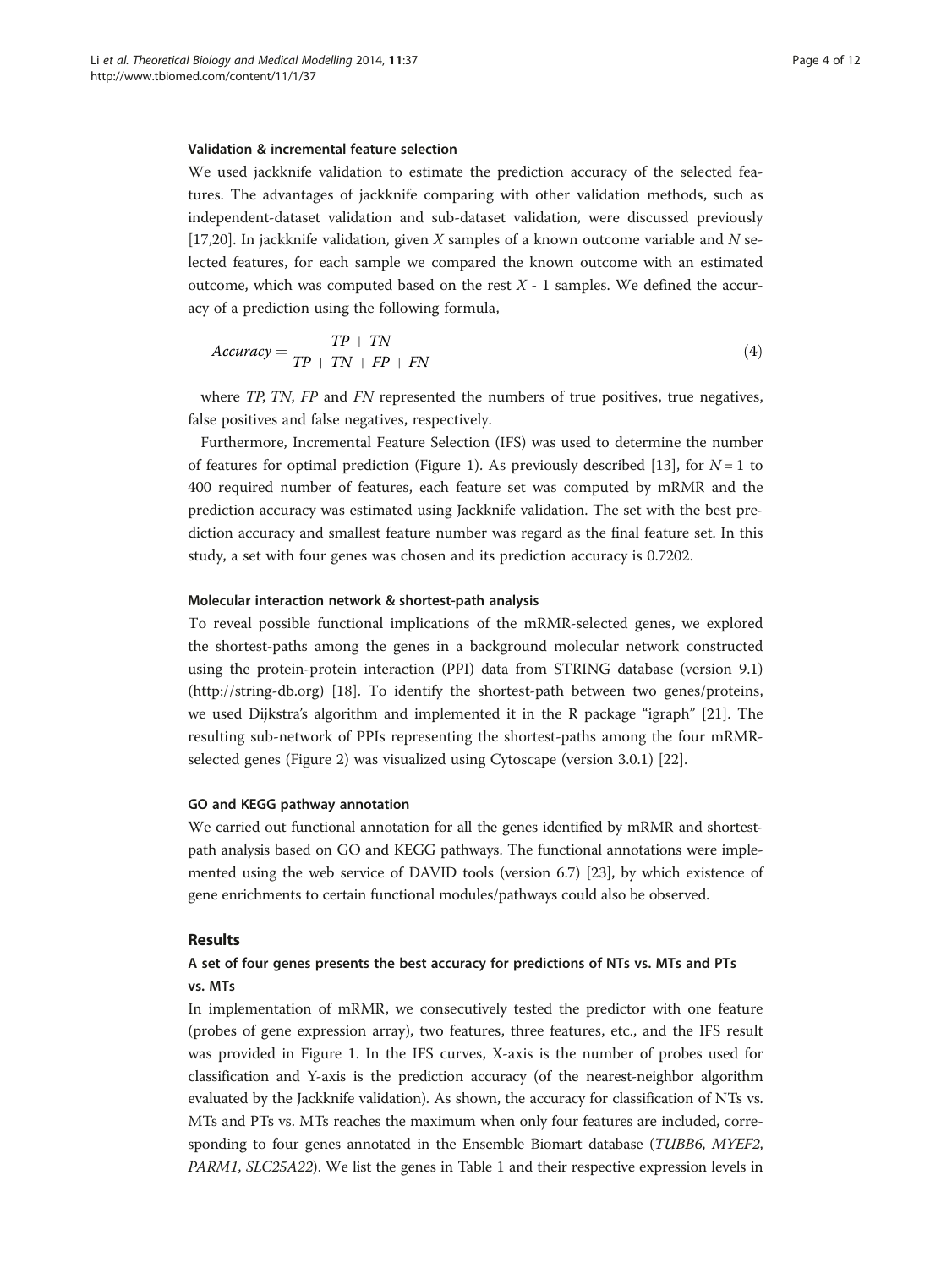<span id="page-4-0"></span>

NT, PT and MT in Additional file [2](#page-9-0): Table S2; we specifically discuss the functions of the genes in later sections.

## A PPI sub-network provides additional insights for the prostate cancer-related genes

Furthermore, we constructed an molecular interaction network with the PPI data from STRING. We traversed all pairs of any two genes from the four surrogate (protein coding) genes identified by mRMR as described above; and we then calculated the shortest paths between any pair of two proteins/genes using the Dijkstra's algorithm. We eventually obtained a sub-network of STRING PPIs that contained all these shortest paths (Figure [2](#page-5-0)). There are a total of 14 protein-protein interactions of 12 proteins, eight of which correspond to genes other than the four mRMR-identified ones and they are all annotated in the Ensemble Biomart database. We list these genes in Table [2](#page-6-0) as an extended set of candidate regulatory factors of prostate cancer that are possibly co-acting with the four mRMR-identified surrogate genes.

### Functional annotation of the identified genes

Using the functional annotation tool DAVID, we carried out Gene Ontology (GO) and KEGG Pathway annotation for all the 12 identified genes (including the four mRMRselected genes and another eight ones traced in the shortest-path PPI network). The results show that many genes are functioning to regulate transcription and/or transcription factor activity (Table [3\)](#page-7-0), echoing the previous finding that genes expressions in (metastatic) prostate cancer are dictated by distinct transcriptional programs [[12\]](#page-10-0). In addition, the genes are also involved in pathways related to steroid hormone receptor activity (Table [3](#page-7-0)). This is highly consistent with earlier studies that growth of prostate cancer cells is dependent on the male hormone (i.e. androgen) and overly prolonged changes of in vivo hormonal level (e.g. androgen deprivation therapy, ADT) causes the emergence of androgen-independent (AI) cancer cells, which result in more malignancy towards advanced or metastatic prostate cancer [[24](#page-10-0),[25](#page-10-0)]. It is obvious that function of hormone receptor plays a crucial role in prostate cancer progression; and our surrogate gene set captures this reality.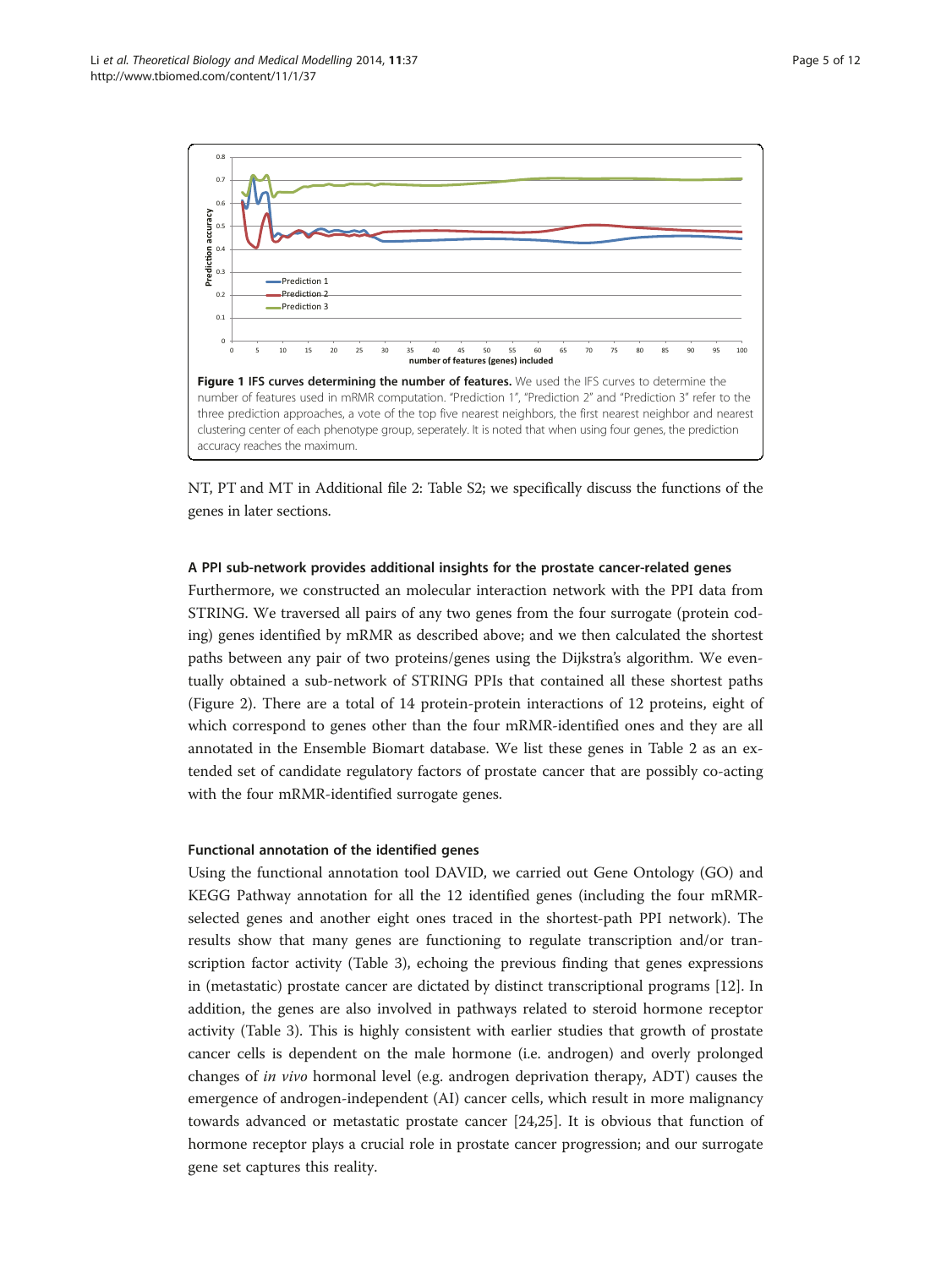<span id="page-5-0"></span>

Interestingly, the identified predictor set includes genes (e.g. TUBB6, GJA1) that are annotated by both GO and KEGG pathways as relating to gap junction and regulation of cell communication (Table [4\)](#page-7-0). In fact, it is long recognized that gap junction-mediated intercellular communication is required for cellular normality and breakdown of this communication is a hallmark of cancer [\[26,27](#page-10-0)]. Furthermore, earlier studies have shown that intercellular communications and expressions of gap junction-forming proteins are largely reduced or not detected in prostate cancer cells [\[28,29\]](#page-10-0). Therefore, our results have faithfully embodied the impact of cell communication dysregulation in prostate cancer.

# **Discussion**

In the present study, we applied an informatic approach to identify molecular surrogates underlying the different phases of prostate cancer, which would facilitate deciphering the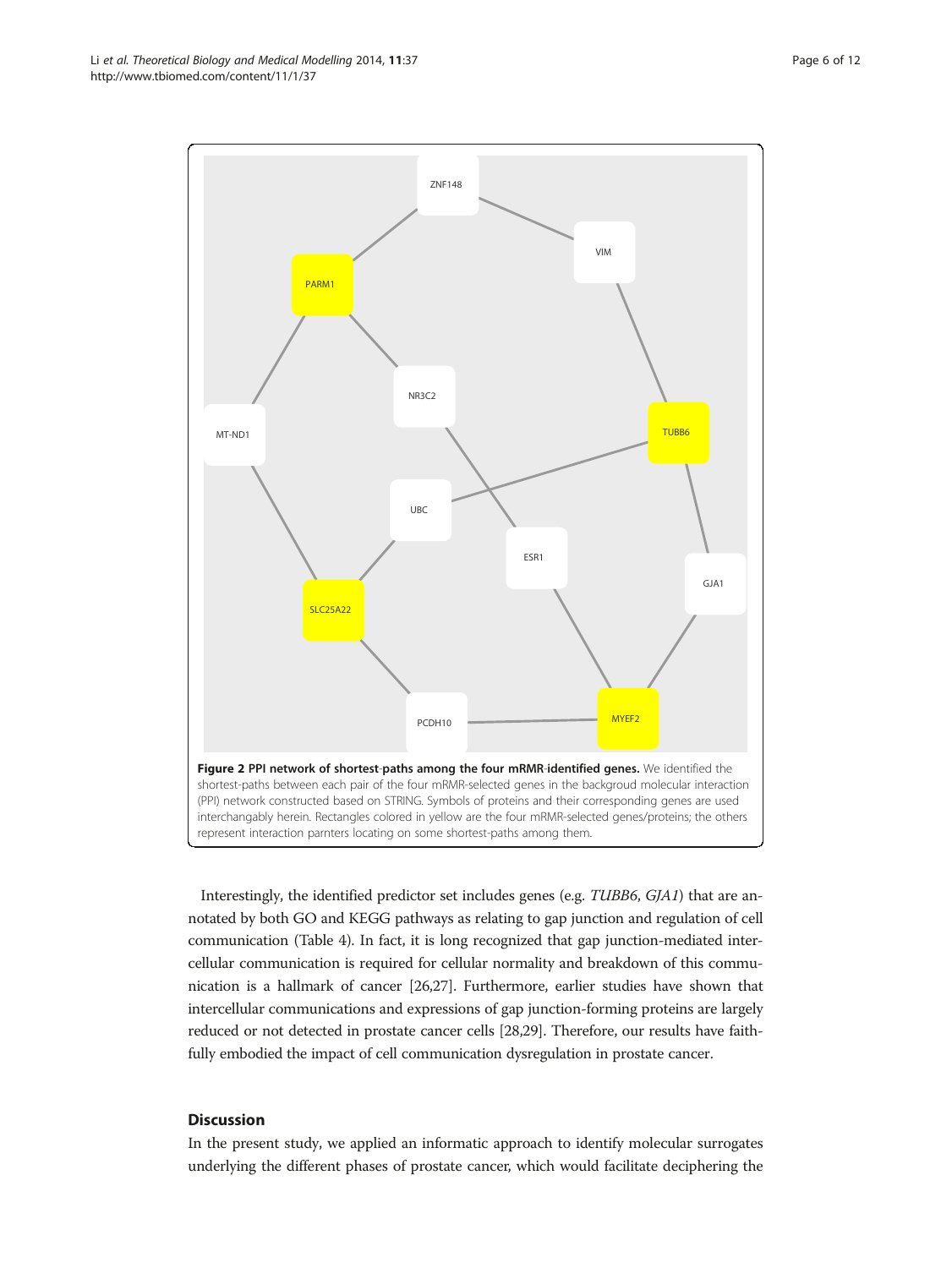<span id="page-6-0"></span>

| Probe ID   | Ensembl gene ID | Ensembl protein ID | Gene symbol       | <b>Gene function</b>                                                       |
|------------|-----------------|--------------------|-------------------|----------------------------------------------------------------------------|
| 43355 s at | ENSG00000176014 | ENSP00000318697    | TUBB6             | Microtube formation; gap junction<br>(intercellular communication)         |
| 55458 at   | FNSG00000104177 | ENSP00000316950    | MYFF <sub>2</sub> | Myelination repression                                                     |
| 54033 at   | ENSG00000169116 | FNSP00000370224    | PARM1             | Telomerase activity upregulation;<br>prostatic cancer cell immortalization |
| 52890 at   | FNSG00000177542 | FNSG00000177542    | SLC25A22          | Mitochondrial carrier;<br>energy metabolism                                |

mechanism(s) of disease progression. The investigation led four genes into our sight  $-$ SLC25A22, TUBB6, MYEF2 and PARM1. Data have shown that these genes ensure the sample classification with the accuracy of more than 70% and the genes are annotated to cancer-relevant functions/pathways. Thus the reasonability of our research is suggested. In the results, two of the four genes (TUBB6, PARM1) are supported by literature for their roles in prostate cancer; nonetheless, the other two (SLC25A22, MYEF2) are less known. Therefore, due to the indication of our results, we believe that these two genes may also sustain potentially role(s) during prostate cancer progression and they are worth being focused on for further experimental studies.

SLC25A22 is named as solute carrier family 25 (mitochondrial carrier: glutamate), member 22. It is involved in the transport of glutamate across the inner mitochondrial membrane (accompanied by  $H^+$  transportation), which facilitates the malate-aspartate shuttle. The gene has also been validated by another dataset [[30](#page-11-0)]. We hypothesize that the functioning of malate-aspartate shuttle can provide extra energy to cancer cells for gaining the growth advantage against native cells as well as escaping from the original site.

TUBB6 is a gene encoding a subtype of  $\beta$ -tubulins, the major constituent of microtube, which plays fundamental roles in cell structure maintenance, formation of the mitotic spindle, transportation of chemicals, etc. Furthermore, TUBB6 is also functionally associated with gap junctional intercellular communication (GJIC). In fact, the respective relationships between both tubulin and GJIC with metastasis of prostate/other cancers have been studied. For instance, the level of tubulin affects the metastasis of colorectal

| Table 2 Genes on shortest-paths among the four mRMR-identified genes |  |
|----------------------------------------------------------------------|--|
|----------------------------------------------------------------------|--|

| Ensembl gene ID | Ensembl protein ID | Gene symbol        | <b>Gene function</b>                                                                                   |
|-----------------|--------------------|--------------------|--------------------------------------------------------------------------------------------------------|
| FNSG00000091831 | ENSP00000206249    | FSR1               | Hormone receptor; ligand-activated<br>transcription factor                                             |
| FNSG00000026025 | FNSP00000224237    | <b>VIM</b>         | Cytoskeleton formation and maintenance;<br>organization of cell attachment,<br>migration and signaling |
| ENSG00000138650 | ENSP00000264360    | PCDH <sub>10</sub> | Cadherin-related receptor<br>mediating cell-cell adhesion                                              |
| FNSG00000152661 | ENSP00000282561    | GJA1               | Gap junction (intercellular communication)                                                             |
| ENSG00000150991 | ENSP00000344818    | <b>UBC</b>         | Ubiquitination                                                                                         |
| FNSG00000151623 | FNSP00000350815    | NR3C2              | Mineralocorticoid receptor;<br>ligand-dependent transcription factor                                   |
| ENSG00000163848 | ENSP00000353863    | <b>ZNF148</b>      | DNA-binding transcription factor;<br>regulator in cell growth and apoptosis                            |
| ENSG00000198888 | ENSP00000354687    | MT-ND1             | Mitochondrial NADH oxidoreductase:<br>energy metabolism                                                |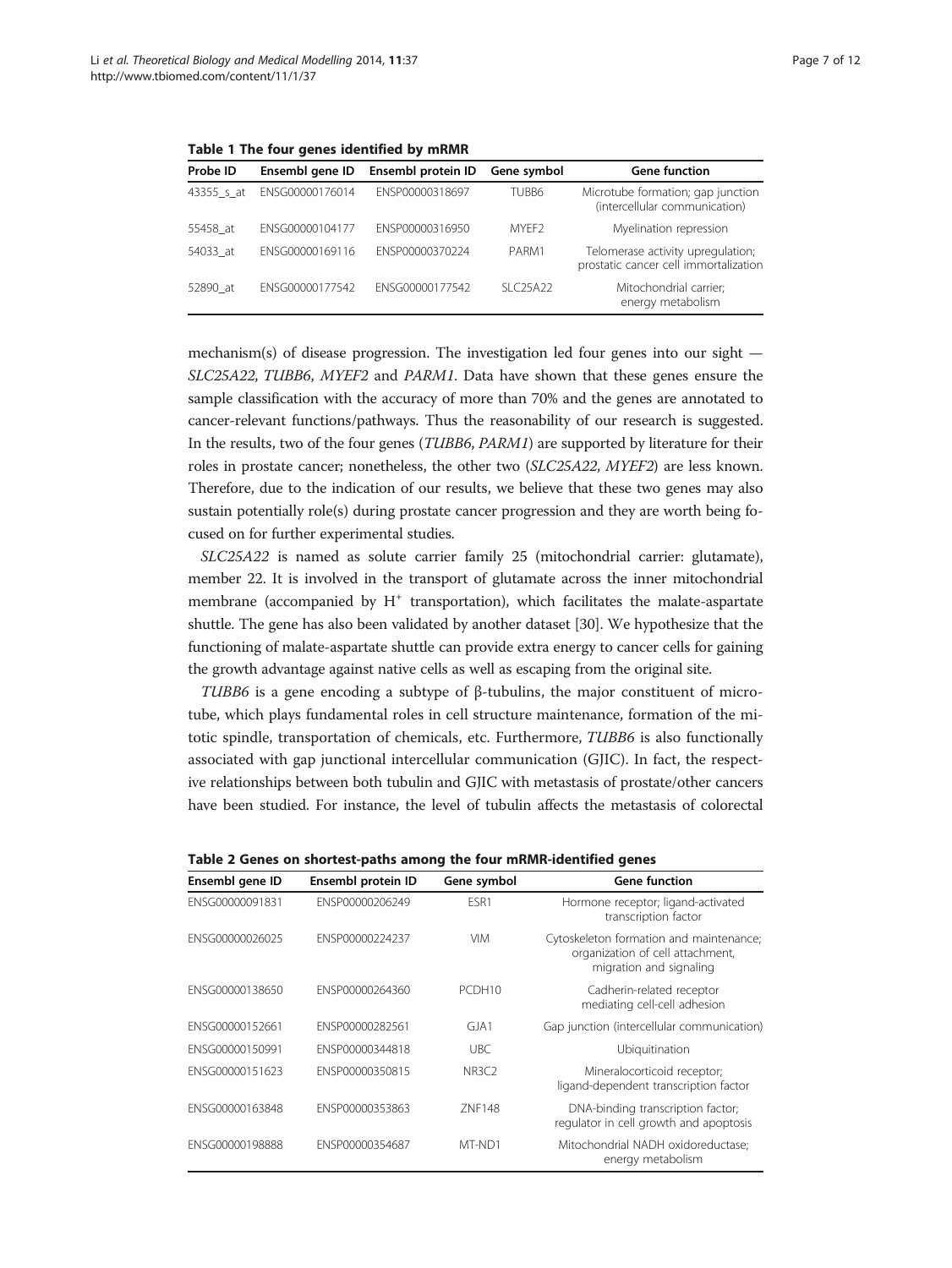| <b>Term</b>                                                                  | Genes                           | Count         | $9/0$  |
|------------------------------------------------------------------------------|---------------------------------|---------------|--------|
| GO: 0043565 ~ sequence-specific DNA binding                                  | ZNF148, ESR1, NR3C2, MYEF2      | 4             | 36.364 |
| GO: $0030528 \sim$ transcription regulator activity                          | ZNF148, UBC, ESR1, NR3C2, MYEF2 | 5             | 45.455 |
| GO: 0010604 $\sim$ positive regulation of<br>macromolecule metabolic process | ZNF148, UBC, ESR1, GJA1         | 4             | 36.364 |
| GO: 0010647 $\sim$ positive regulation of cell communication                 | UBC. ESR1. GJA1                 | 3             | 27.273 |
| $GO: 0003700 \sim$ transcription factor activity                             | ZNF148, ESR1, NR3C2, MYEF2      | 4             | 36.364 |
| GO: 0003707 $\sim$ steroid hormone receptor activity                         | ESR1, NR3C2                     | $\mathcal{P}$ | 18.182 |
| GO: 0004879 ~ ligand-dependent nuclear receptor activity                     | ESR1, NR3C2                     | $\mathcal{P}$ | 18.182 |
| $GO: 0005496 \sim$ steroid binding                                           | ESR1, NR3C2                     | $\mathcal{P}$ | 18.182 |
| GO: 0010628 $\sim$ positive regulation of gene expression                    | ZNF148, UBC, ESR1               | 3             | 27.273 |
| GO: $0005198 \sim$ structural molecule activity                              | VIM, UBC, TUBB6                 | 3             | 27.273 |

<span id="page-7-0"></span>Table 3 GO annotation for genes co-identified by mRMR and shortest-path analysis

\* "%" refers to the percentage of genes in the total gene set.

carcinoma cells [[31](#page-11-0)]; and breakdowns of GJIC in a variety of cancer cells correlate their metastatic capacity [\[32-34\]](#page-11-0). Moreover, studies have also indicated that TUBB6 itself is functionally related with the metastasis of various cancers. For instance, in a study using 60 cancer cell lines with different invasion abilities, TUBB6 is identified as an invasionassociated (IA) gene [\[35](#page-11-0)]. Moreover, it is also identified as one of the 38 prognostic gene expression signatures of node-positive breast cancer after systemic adjuvant chemotherapy [[36](#page-11-0)]. In addition, Champine et al. have shown that one of the potential mechanisms of BRMS1-mediated metastasis suppression is the suppression of TUBB6 [\[37\]](#page-11-0).

PARM1 is named as prostate androgen-regulated mucin-like protein 1. The gene regulates telomerase protein component 1 (TLP1) expression and telomerase activity, thus enabling certain prostate cells to resist apoptosis. Multiple works have proved that PARM1 is an important causal gene of prostate cancer [[38-40\]](#page-11-0). It contributes to the immortalization of prostatic cancer cells, which enhances the survival advantage against the neighboring native cells and promotes metastasis. MYEF2 is myelin expression factor 2, which functions as a transcription repressor of the myelin basic protein (MBP). Our results underline the importance of the gene for prostate cancer, although no direct relationship between MYEF2 and the cancer had been established yet.

Our findings have provided a concise picture of the metastasis of prostate cancer. According to Valastyan and Weinberg, the metastatic process includes 7 steps [[41](#page-11-0)]: (1) invade locally through surrounding extracellular matrix and stromal cell layers, (2) intravasate through blood vessels, (3) survive during the transportation, (4) arrest at distant organ sites, (5) extravasate into the parenchyma of distant tissues, (6) initially survive in these foreign microenvironments in order to form micrometastases, and (7) re-initiate their proliferative programs at metastatic sites. First, as a cancer cell, energy is its priority (i.e. functional relation with  $SLC25A22$ ). Step (1) and (2) of metastasis need more mobility, for which tubulin will accommodate this task. PARM1 can enhance the survivability of cancer cells during the transportation and competing with the native cells in the invaded environment.

Table 4 KEGG annotation for genes co-identified by mRMR and shortest-path analysis

| Pathway                | Genes       | Count | %      |
|------------------------|-------------|-------|--------|
| hsa04540: Gap junction | TUBB6, GJA1 |       | 18.182 |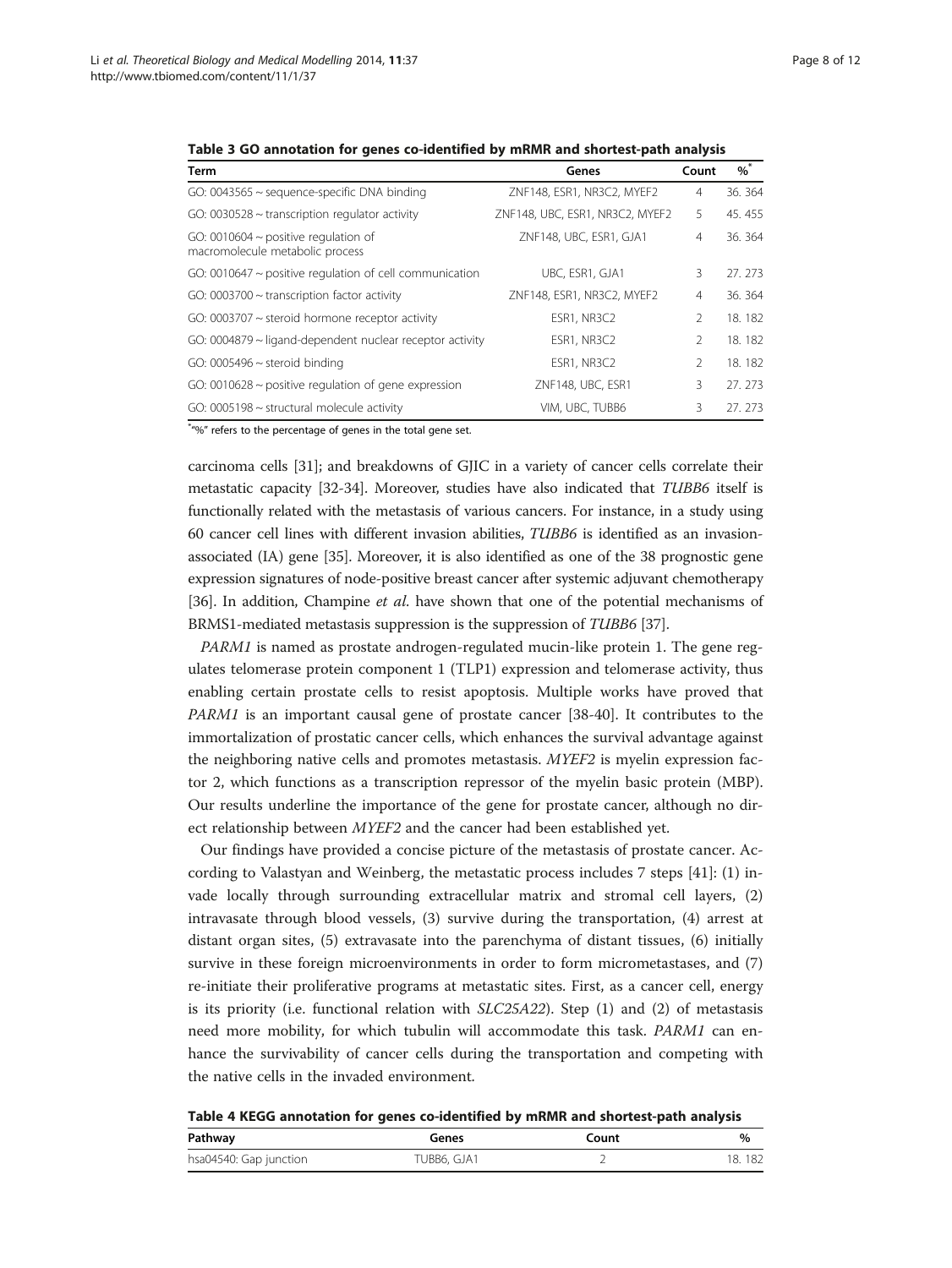To investigate the identified surrogate genes further, we have found that they and their co-interacting genes in the PPI network contain existent or potential therapeutic targets for cancers. In fact, Conde-Pueyo et al. suggest that TUBB6 forms a sythetic lethal (SL) association with the cancer-related gene BUB1, speculating that treatments targeting the tubulin gene should be more efficient in cancers where BUB1 is mutated [[42\]](#page-11-0). Moreover, tubulins are existent targets of anti-cancer drugs, e.g. Paclitaxel and vinca alkaloids (e.g. Vincristine and Vinblastine) in various cancers (including prostatic). The drugs disrupt the formations of microtubules/mitotic spindles and hence in-hibit the proliferations and metastases of cancer cells [\[43,44\]](#page-11-0). *PARM1* is part of the Golgi apparatus that is androgen-responsive, and researches demonstrate that the Golgi apparatus embody new mechanisms of the androgen receptor (AR)-mediated signaling and they are useful biomarkers for prostate cancer diagnosis/prognosis [[45\]](#page-11-0). Moreover, Golgi-targeting drugs have been shown to be effective in both androgen-dependent/-independent prostate cancers [[45\]](#page-11-0). Given this foreground, PARM1 may have the potential of a therapeutic target for prostate cancer. It is also noteworthy that although the other two genes we identified (SLC25A22 and MYEF2) do not possess direct therapeutic utilities at present, they may somehow implicate theoretical clues for cancer therapies. In fact, members of the SLC25A family (e.g. SLC25A4/5/6) are existent drug targets for the treatments of bone metastases in breast cancer and metastatic bone disease [\[46\]](#page-11-0); since prostate cancer also exhibit bone metastasis [[3](#page-10-0)], SLC25A22 may be worth being examined for potential relations to the metastatic properties of prostate cancer. Meanwhile, MYEF2 has been characterized as a downstream target modulated by the Wnt/β-catenin pathway; since inhibition of Wnt/β-catenin signaling suppresses a number of cancers (e.g. multiple myeloma, colorectal cancer, etc.) [[47](#page-11-0)], the genes regulated by Wnt/β-catenin may provide insights into the mechanisms of cancer developments and therapies.

Furthermore, in the PPI partners co-identified with the surrogate genes, ESR1 (estrogen receptor 1) is a widely known therapeutic target (for selective modulators, e.g. Raloxifene, Tamoxifen, etc.) in breast cancer in female [[48](#page-11-0)]; however, its roles in the prostate cancer in male have not been revealed. In addition, NR3C2 (also known as the mineralocorticoid receptor, MR) belongs to the same family with the androgen receptor (AR, also known as NR3C4). Since they are co-interacting with PARM1 and MYEF2 (Figure [2\)](#page-5-0), ESR1 and NR3C2 may also participate in prostate cancer along with the existent/potential targets. Moreover, other co-identified genes via PPI are also informative for cancer researches. PCDH10 (protocadherin 10) is a potential target for demethylation drugs to achieve its reactivation, which may facilitate the therapies of a wide variety of cancers (e.g. cervical, gastric, colorectal, breast cancers and leukemias) [[49](#page-11-0),[50](#page-11-0)]. ZNF148 (also known as ZBP-89) regulates cell grwoth and apoptosis, having crucial roles in the developments of many cancers (e.g. gastric, colorectal, breast cancers). It is a potential target in cancer therapy as experiments show that ZNF148 is a tumor suppressor capable of enhancing the killing effects of several anti-cancer drugs [[51\]](#page-11-0). Therefore, we hypothesize that these therapeutic targets may also have biological roles in prostate cancer, or prostate cancer may have regulators that are in common with other cancers. In addition, VIM (vimentin) is characterized as an invasion/metastasis factor in tumor cells, which is transcriptionally regulated by *HIF-1* [\[52\]](#page-11-0). GJA1 (gap junction protein, alpha 1) involves in gap junction (GJIC), which plays important roles in cancer progression/ metastasis. MT-ND1 encodes a mitochondrial oxidoreductase (NADH dehydrogenase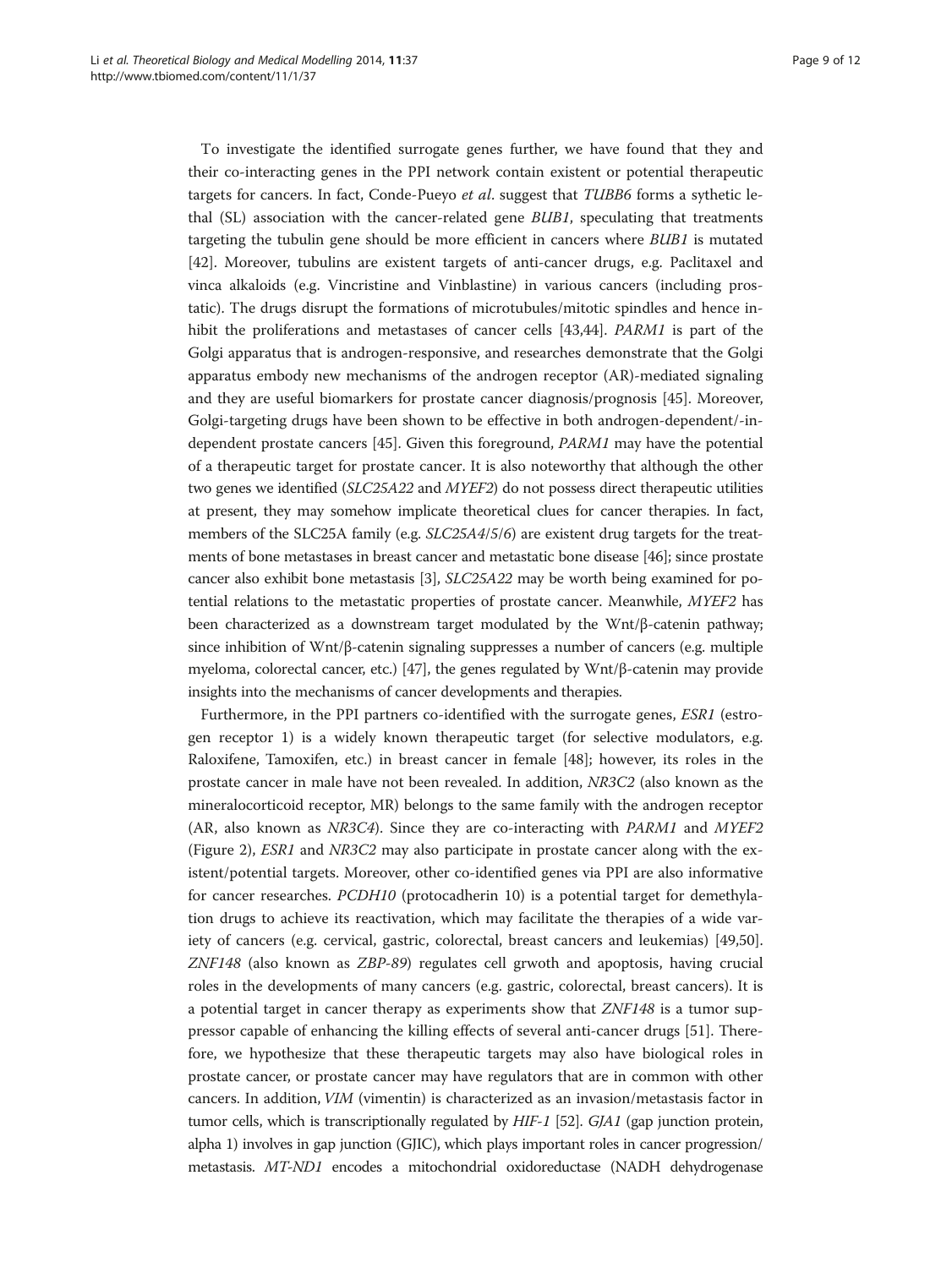<span id="page-9-0"></span>1) involving in energy metabolism, which is intuitively crucial to cancer development. In fact, both gap junctions and mitochondria are emerging as therapeutic targets in cancers nowadays [[53,54](#page-11-0)].

The previous work of Chandran et al. has discovered hundreds of genes with differential expression profiles [\[11\]](#page-10-0). In order to decipher the disease more concisely, we adopt the mRMR algorithm, which can provide results with the largest parsimony. Our results have showed that prostate cancer samples can be classified with only four genes, indicating that although the cancer is a complex disease with hundreds of differentially-expressed genes, these four genes may be the primary surrogates for the mechanism (s) underlying the different cancer phases. Moreover, these four genes (along with their PPI partners) turn out having mechanistic/therapeutic implications in the prostatic or other cancers. Hence, in order to characterize the development of prostate cancer (especially metastasis) and investigate the molecular mechanism (s), these genes could firstly be focused on in further functional experiments.

#### Conclusion

In all, we have characterized a small-sized predictor gene set for classification of prostate cancer phases. Our results support the roles for specific genes involved in cell communication, hormone-receptor mediated pathways, and transcription regulation in (metastatic) prostate cancer. To our knowledge, the gene set we computed is of the minimal size that can rationally characterize prostate cancer phases; thus we hypothesize that these genes potentially play important roles in the molecular mechanisms of prostate cancer development. Furthermore, due to the small size, our predictor gene set can be a suitable candidate list for forthcoming functional experiments; meanwhile, it might possess potential value for other relevant studies (e.g. drug target selection).

# Additional files

[Additional file 1: Table S1.](http://www.biomedcentral.com/content/supplementary/1742-4682-11-37-S1.xlsx) Prediction accuracies for each individuals in IFS. The file includes detailed prediction data for the normal condition (denoted by"A"), primary tumor ("B") and metastatic tumor ("C"). "Prediction 1 - 3" have the same meaning as in Figure [1](#page-4-0), and the prediction statuses are shown. The file is in the format of electronic data sheet (Microsoft Excel \*.xlsx).

[Additional file 2: Table S2.](http://www.biomedcentral.com/content/supplementary/1742-4682-11-37-S2.xlsx) Expression profiles of the four mRMR-selected genes. The file shows expression levels of the four mRMR-selected genes in the three class of samples. The file is in the format of Microsoft Excel \*.xlsx.

#### Abbreviations

mRMR: Minimum redundancy - maximum relevance; IFS: Incremental feature selection; PPI: Protein-protein interaction; NT: Normal tissue; PT: (tissue-confined) Primary tumor; MT: Metastatic tumor; SLC25A22: Solute carrier family 25 member 22; TUBB6: Tubulin, beta 6 class V; PARM1: Prostate androgen-regulated mucin-like protein 1; MYEF2: Myelin expression factor 2; PPARγ: Peroxisome proliferator-activated receptor gamma; BRMS1: Breast cancer metastasis suppressor 1.

#### Competing interests

The authors declare that they have no competing interests.

#### Authors' contributions

Conceiving the research: RL, XD, CM and LL. Data analysis: RL, XD and CM. Manuscript writing: RL, XD, CM and LL. All authors read and approved the final manuscript.

#### Acknowledgments

This study is supported by the Ministry of Science and Technology Grant of P.R. China, No. 2012AA02A602.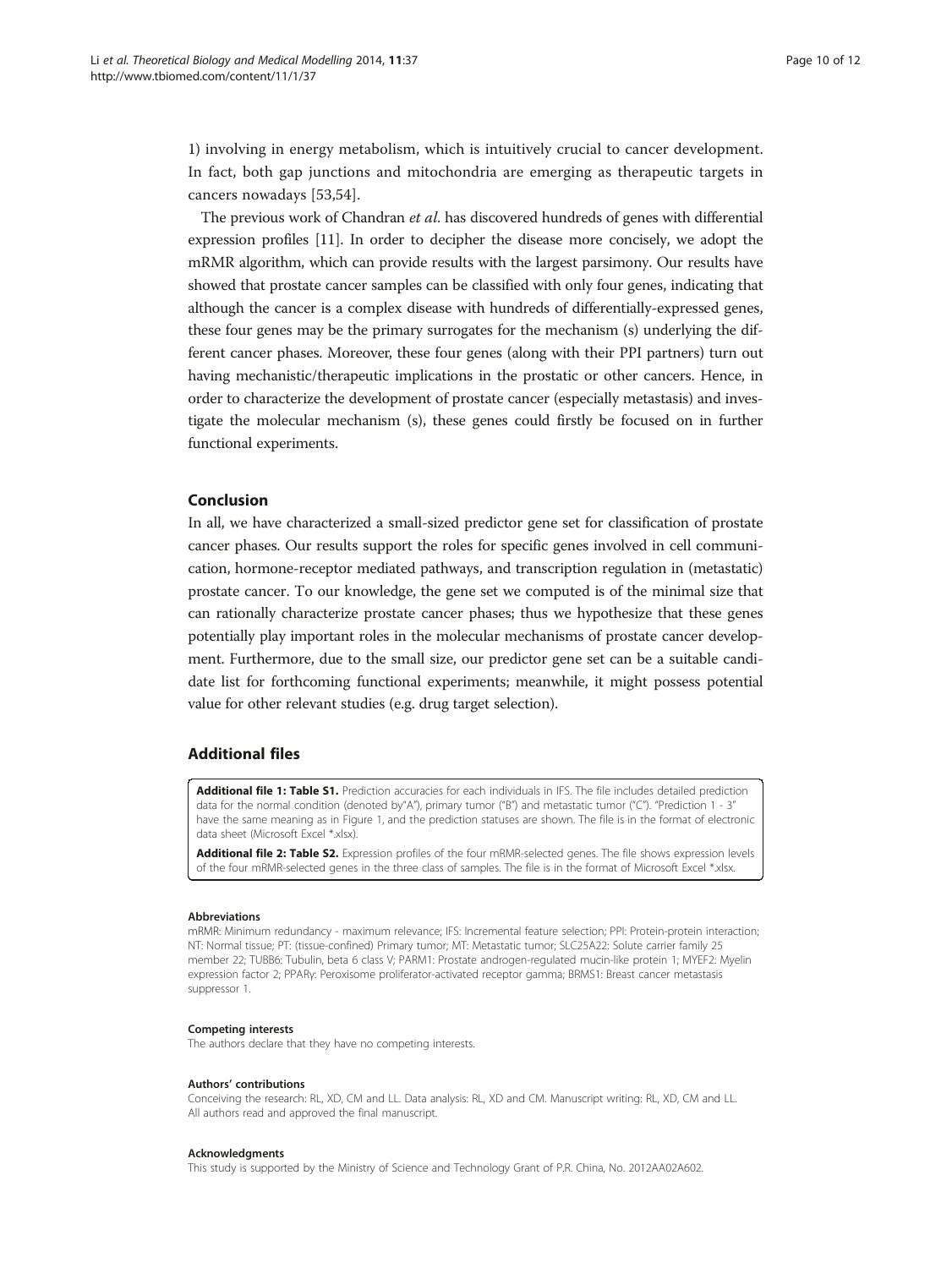#### <span id="page-10-0"></span>Author details

<sup>1</sup>Key Laboratory of Systems Biology, Shanghai Institutes for Biological Sciences (SIBS), Chinese Academy of Sciences (CAS), Shanghai 200031, China. <sup>2</sup>Shanghai Center for Bioinformatics Technology (SCBIT), Shanghai 201203, China.<br><sup>3</sup>Institutes for Biomedical Sciences, Eudan University, Shanghai 200031, China. <sup>3</sup>Institutes for Biomedical Sciences, Fudan University, Shanghai 200031, China.

Received: 18 July 2014 Accepted: 20 August 2014 Published: 23 August 2014

#### References

- American Cancer Society: Cancer Facts and Figures, 2006. Atlanta: American Cancer Society; 2006.
- 2. Stewart DA, Cooper CR, Sikes RA: Changes in Extracellular Matrix (ECM) and ECM-associated proteins in the metastatic progression of prostate cancer. Reprod Biol Endocrinol 2004, 2:2.
- Logothetis CJ, Lin SH: Osteoblasts in prostate cancer metastasis to bone. Nat Rev Cancer 2005, 5(1):21-28.
- 4. Singh D, Febbo PG, Ross K, Jackson DG, Manola J, Ladd C, Tamayo P, Renshaw AA, D'Amico AV, Richie JP, Lander ES, Loda M, Kantoff PW, Golub TR, Sellers WR: Gene expression correlates of clinical prostate cancer behavior. Cancer Cell 2002, 1(2):203–209.
- 5. Brawer MK, Deering RE, Brown M, Preston SD, Bigler SA: Predictors of pathologic stage in prostatic carcinoma. The role of neovascularity. Cancer 1994, 73(3):678–687.
- 6. Luo JH, Yu YP, Cieply K, Lin F, Deflavia P, Dhir R, Finkelstein S, Michalopoulos G, Becich M: Gene expression analysis of prostate cancers. Mol Carcinog 2002, 33(1):25–35.
- Chandran U, Dhir R, Ma C, Michalopoulos G, Becich M, Gilbertson J: Differences in gene expression in prostate cancer, normal appearing prostate tissue adjacent to cancer and prostate tissue from cancer free organ donors. BMC Cancer 2005, 5(1):45.
- 8. Chetcuti A, Margan S, Mann S, Russell P, Handelsman D, Rogers J, Dong Q: Identification of differentially expressed genes in organ-confined prostate cancer by gene expression array. Prostate 2001, 47(2):132-140.
- 9. Dhanasekaran SM, Barrette TR, Ghosh D, Shah R, Varambally S, Kurachi K, Pienta KJ, Rubin MA, Chinnaiyan AM: Delineation of prognostic biomarkers in prostate cancer. Nature 2001, 412(6849):822–826.
- 10. Holzbeierlein J, Lal P, LaTulippe E, Smith A, Satagopan J, Zhang L, Ryan C, Smith S, Scher H, Scardino P, Reuter V, Gerald WL: Gene expression analysis of human prostate carcinoma during hormonal therapy identifies androgen-responsive genes and mechanisms of therapy resistance. Am J Pathol 2004, 164(1):217-227.
- 11. Chandran U, Ma C, Dhir R, Bisceglia M, Lyons-Weiler M, Liang W, Michalopoulos G, Becich M, Monzon F: Gene expression profiles of prostate cancer reveal involvement of multiple molecular pathways in the metastatic process. BMC Cancer 2007, 7(1):64.
- 12. La Tulippe E, Satagopan J, Smith A, Scher H, Scardino P, Reuter V, Gerald WL: Comprehensive gene expression analysis of prostate cancer reveals distinct transcriptional programs associated with metastatic disease. Cancer Res 2002, 62(15):4499–4506.
- 13. Ma C, Dong X, Li R, Liu L: A computational study identifies HIV progression-related genes using mRMR and shortest path tracing. PLoS One 2013, 8(11):e78057
- 14. Li BQ, Huang T, Liu L, Cai YD, Chou KC: Identification of colorectal cancer related genes with mRMR and shortest path in protein-protein interaction network. PLoS One 2012, 7(4):e33393.
- 15. Zhang N, Jiang M, Huang T, Cai YD: Identification of influenza a/H7N9 virus infection-related human genes based on shortest paths in a virus-human protein interaction network. Biomed Res Int 2014, 2014:239462. Epub.
- 16. Jiang M, Chen Y, Zhang Y, Chen L, Zhang N, Huang T, Cai YD, Kong X: Identification of hepatocellular carcinoma related genes with k-th shortest paths in a protein-protein interaction network. Mol Biosyst 2013, 9(11):2720–2728.
- 17. Chou KC: Some remarks on protein attribute prediction and pseudo amino acid composition. J Theor Biol 2011, 273(1):236–247.
- 18. Franceschini A, Szklarczyk D, Frankild S, Kuhn M, Simonovic M, Roth A, Lin J, Minguez P, Bork P, Von Mering C, Jensen LJ: STRING v9.1: protein-protein interaction networks, with increased coverage and integration. Nucleic Acids Res 2013, 41(D1):D808–D815.
- 19. De Jay N, Papillon-Cavanagh S, Olsen C, El-Hachem N, Bontempi G, Haibe-Kains B: mRMRe: an R package for parallelized mRMR ensemble feature selection. Bioinformatics 2013, 29(18):2365–2368.
- 20. Chou KC, Shen HB: Predicting eukaryotic protein subcellular location by fusing optimized evidence-theoretic K-nearest neighbor classifiers. J Proteome Res 2006, 5(8):1888–1897.
- 21. Csardi G, Nepusz T: The igraph software package for complex network research. Inter Journal Complex Syst 2006, 1695: Article No:1695.
- 22. Smoot ME, Ono K, Ruscheinski J, Wang PL, Ideker T: Cytoscape 2.8: new features for data integration and network visualization. Bioinformatics 2011, 27(3):431–432.
- 23. Huang DW, Sherman BT, Lempicki RA: Systematic and integrative analysis of large gene lists using DAVID bioinformatics resources. Nat Protoc 2008, 4(1):44–57.
- 24. Feldman BJ, Feldman D: The development of androgen-independent prostate cancer. Nat Rev Cancer 2001, 1(1):34-45.
- 25. McLeod DG: Hormonal therapy: historical perspective to future directions. *Urology* 2003, 61(2):3-7
- 26. Ruch RJ: The role of gap junctional intercellular communication in neoplasia. Ann Clin Lab Sci 1994, 24(3):216–231.
- 27. Hotz-Wagenblatt A, Shalloway D: Gap junctional communication and neoplastic transformation. Crit Rev Oncogen 1993, 4(5):541–558.
- 28. Tsai H, Werber J, Davia MO, Edelman M, Tanaka KE, Melman A, Christ GJ, Geliebter J: Reduced connexin 43 expression in high grade, human prostatic adenocarcinoma cells. Biochem Biophys Res Commun 1996, 227(1):64–69.
- 29. Habermann H, Ray V, Habermann W, Prins GS: Alterations in gap junction protein expression in human benign prostatic hyperplasia and prostate cancer. J Urol 2002, 167(2):655–660.